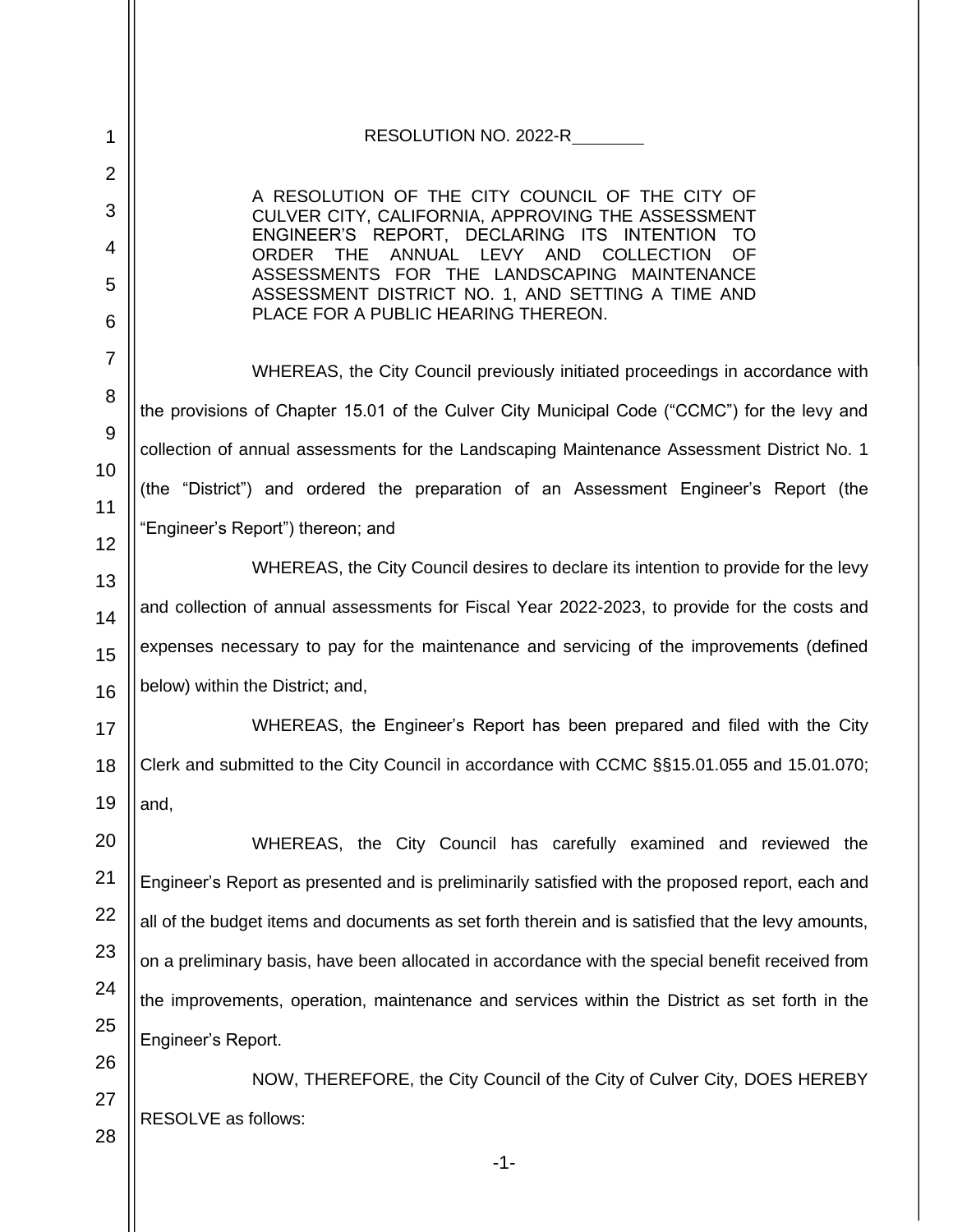-2- 1 2 3 4 5 6 7 8 9 10 11 12 13 14 15 16 17 18 19 20 21 22 23 24 25 26 27 28 1. The Engineer's Report as presented, consisting of the following: a description of improvements, the estimated costs of improvements, a diagram of the District and the District assessment roll containing the Fiscal Year 2022-2023 levy for each Assessor's parcel within the District, is hereby approved on a preliminary basis and on file in the Office of the City Clerk as a permanent record and to remain open for public inspection. 2. It is the intention of the City Council to levy and collect assessments within the District to pay the annual costs and expenses for the maintenance and servicing of the improvements authorized to be maintained and serviced for the fiscal year commencing July 1, 2022 and ending June 30, 2023. The improvements are generally described as: landscape maintenance, irrigation, and tree trimming every four years. Services provided include all necessary service, operations, administration and maintenance required to keep the improvements in a healthy, vigorous and satisfactory condition. 3. The District is located generally around the perimeter of Studio Estates. The District is designated by the name of "Landscaping Maintenance Assessment District No. 1." 4. The Engineer's Report, as preliminarily approved by the City Council, is on file with the City Clerk and open for public inspection. Reference is made to the Engineer's Report for a full detailed description of the improvements to be maintained, the boundaries of the District and the proposed assessments upon assessable lots and parcels of land within the District. 5. The maximum assessment is not proposed to increase from the previous year above that previously approved by the property owners (as "increased assessment" is defined in California Government Code §54954.6). 6. Notice is hereby given that a Public Hearing is scheduled to be held at the Mike Balkman Council Chambers, 9770 Culver Boulevard, Culver City, California, at 7:00pm or as soon thereafter as the matter may be heard. All interested persons, prior to the conclusion of